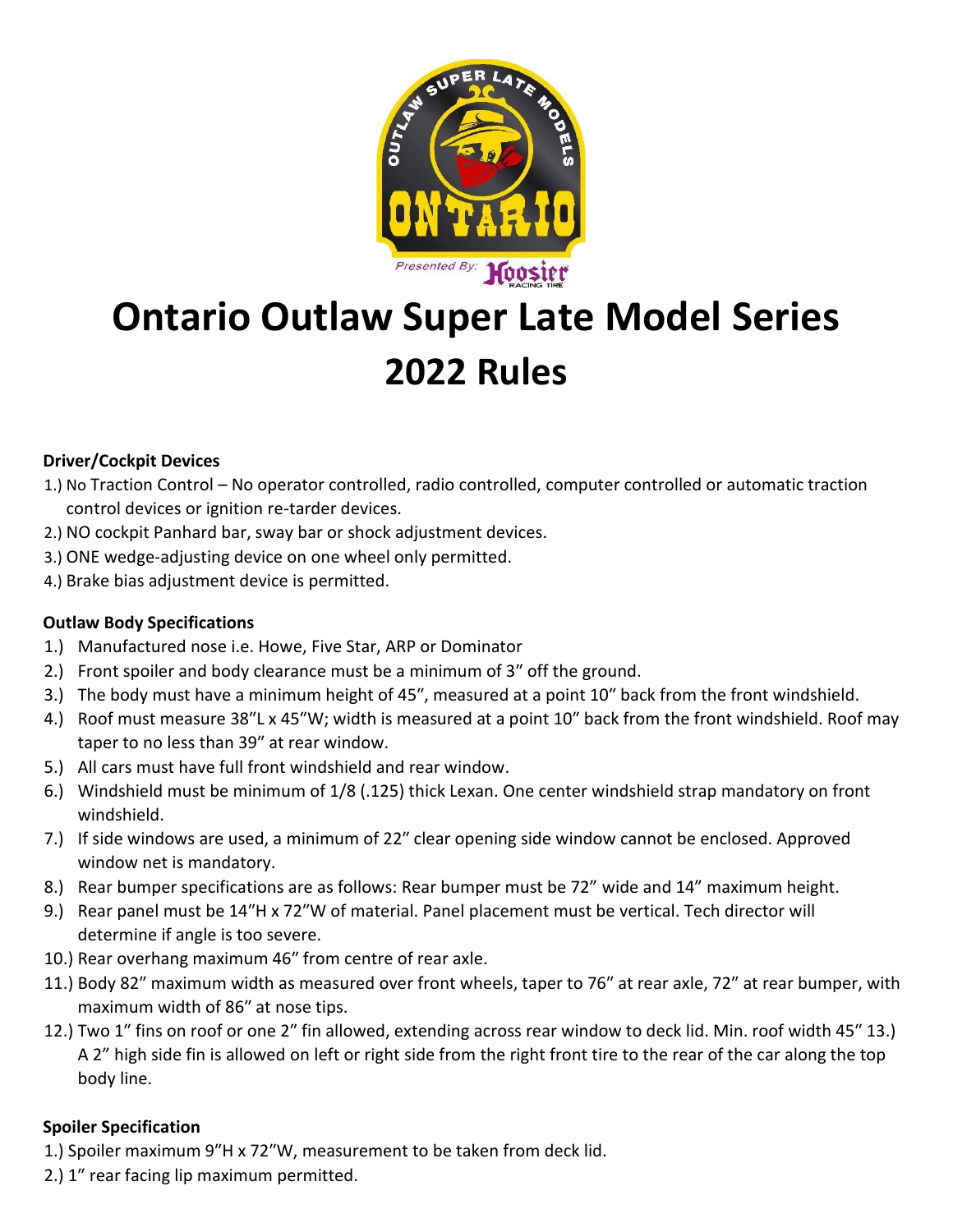- 3.) Spoiler to be supported by a minimum of 3 supports, made of rounded material (no Lexan). No side pods.
- 4.) 44″ top to ground maximum.
- 5.) Lexan or other clear material only.

## **Chassis**

- 1.) All chassis must have side rails outside the driver's seat. Roll cage must be welded to these rails. Frame rails must measure 10″ in perimeter (2 X 3 or 2.5 X 2.5 tube allowed). Minimum wall thickness .090. Front and rear clips may be .060 materials.
- 2.) Roll cage must be constructed of no less than 1 3/4″ outside diameter steel tubing with a minimum wall thickness of .090. No aluminum, exhaust tubing or other soft metals allowed.

The complete roll cage must be electrically welded. Welds may not be ground smooth. All joints require a gusset with minimum of 1/8 (.125) thickness or plate in the driver's door. No angle or square tubing allowed. The front and rear roll bars must be connected at the top and bottom on both sides at the seat height. A minimum of four (4) horizontal bars on the left side with two (2) vertical bars between each horizontal bar. The outer roll cage uprights, minimum of four (4) must be welded to the frame rails.

- 3.) Four wheel hydraulic brakes must be in good working order at all times.
- 4.) Two (2) hoops must be installed on the driveshaft (1 at each end). Hoops must be steel and 1/4″ x 2" wide with the hoops completely encircling the driveshaft.
- 5.) All ballast weights must be painted white with car number on it.
- 6.) Minimum wheelbase is 102″.

## **Engine Rules**

- 1.) Any North American V-8 engine.
- 2.) Maximum cubic inch displacement of 390 C.I.
- 3.) Maximum 850 CFM Holly Carburetor No Injection
- 4.) *Cast iron blocks only*. (No aluminum blocks)
- 5.) Centre line of the crankshaft to the ground must be a minimum of 10″.
- 6.) Engine set back 4" from the center of upper ball joint back to the foremost spark plug.

## **Outlaw Crate Motor**

1.) GM 604 Crate cylinder head – 23 degree, no angle milling, porting allowed – Casting Part Numbers 12367712 or 12464298

- 2.) GM 604 Crate Motor Centre Bolt Intake Manifold only Part Number 12496822
- 3.) Valve Springs Crate Motor Beehive Springs Max Outside Diameter 1.32", Wire Diameter 0.178", Installed
- Height 1.78". Single spring assembly only
- 4.) Steel Valves only, no Titanium
- 5.) Maximum Cubic Inch 360
- 6.) Flat Top Piston only
- 7.) Maximum Cubic Inch 360
- 8.) Steel Block Only, No lightening of block
- 9.) Internal Wet Sump Only

## **Sealed Ford Crate part # Ford 347 Sealed Crate Engine Part # M6007- D347SR/SR7**

Only changes from Factory

- 1.) Maximum 850 CFM Carburetor No Injection
- 2.) 6600 RPM Chip
- 3.) Check with series to see which engine builders are approved crate engine sealers. Engines that are not sealed are subject to teardown.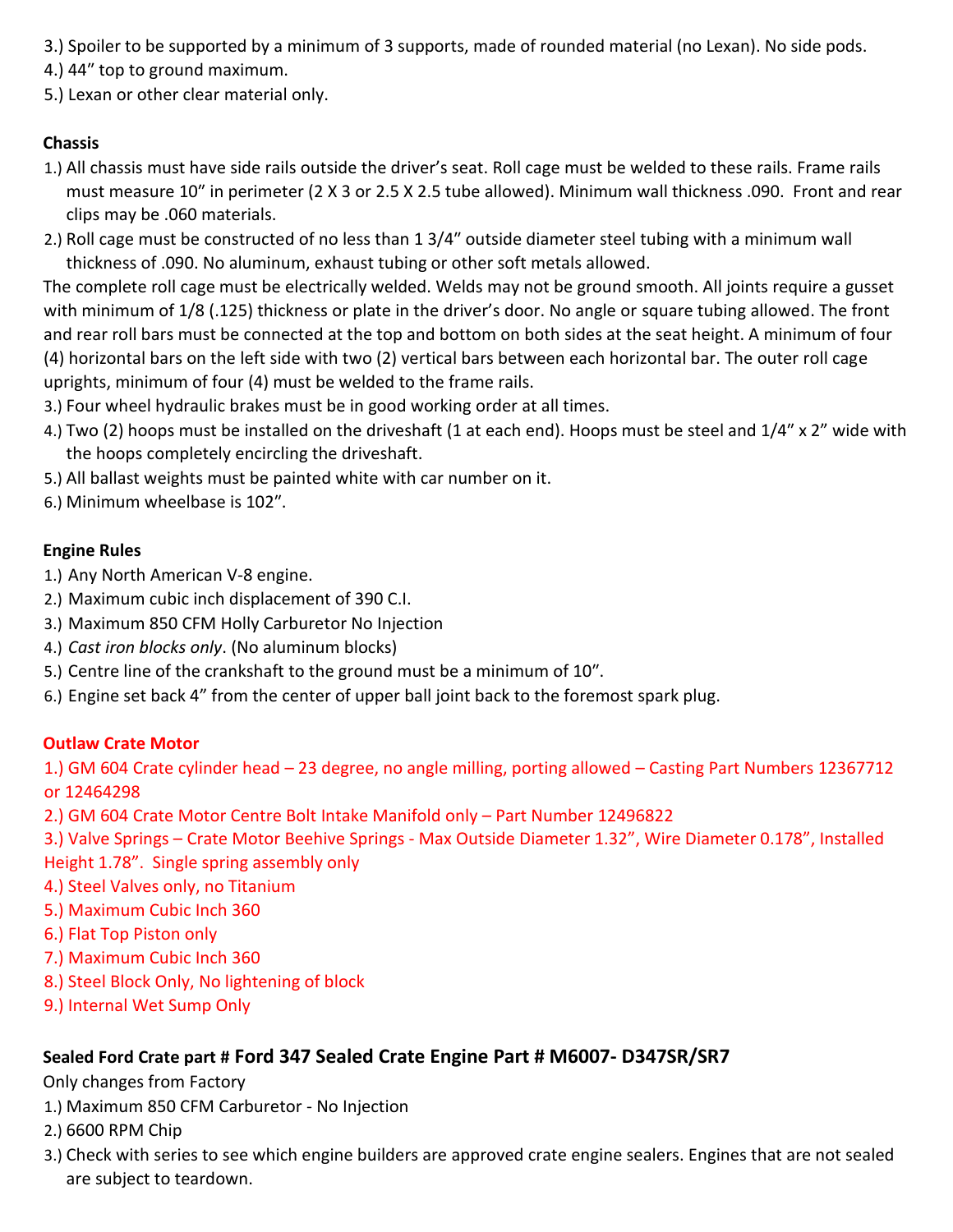## **Ignition**

1.) The ignition box / rev limiter **MUST** be mounted on the right side of the dash out of the reach of the driver. 2.) No 7 Series Boxes or any timing retarding ignition boxes, Track has right to ask for box to be changed to speedway box at any time.

3.) All ignition wiring to remain open for inspection. All wiring must use weather pak connector 6 and 2 pin at ignition box, and 2 pin at the distributor. Male connectors are required on the box and distributor. See notes below:

- All 6AL wiring to be standard:
- Red wire/ ignition switch
- Use a brown wire/ tach output
- Black wire/ coil negative
- Orange wire/ coil positive
- Green wire/ dist. Negative
- Purple wire/ dist. Positive
- Connectors to be within 12 inches of the ignition box.
- Battery pos. and neg. may be hard wired to master disconnect and chassis ground

4.) No Traction Control devices – Cars will not be permitted to carry on board computers, micro-controllers, processors, recording devices, electronic memory chips, traction control devices. No electronic and/or hydraulic traction control devices. Violation of this rule and lose all money and suspension for 1 calendar year.

No brake controlled or GPS controlled Traction Control. All brake lines must be visible, no running brake lines through roll cage tubing or chassis.

#### **Weight**

- 1.) Weights measured with Driver
- 2.) 60.0 % Left side
- 3.) Aluminum Headed Built Engine. max 390 CID 2725 Lbs.
- 4.) Cast Iron Headed Built Engine. max 390 CID 2650 Lbs.
- 5.) Crate Engine Program 2600 Lbs.

#### **Mufflers**

1.) Mufflers are mandatory & have a decibel reading of 98 or less except for Peterborough where there is no rating.

\*\* There will be no exceptions to these rules, zero tolerance \*\*

#### **Interior**

1.) Interior of the body must be a minimum of 20 gauge steel around the driver's area (steel driver's compartment from the center of the drive shaft to the driver's door and from the firewall to behind the driver's seat), and the remaining area minimum of .040 aluminum.

#### **Safety**

- 1.) Aluminum or Carbon Fiber racing seat, Full Containment seat recommended. Headrest must be able to withstand a minimum amount of force and meet Technical Officials Inspection.
- 2.) Safety belts must be quick release type with a minimum 3" lap belt, two 3" shoulder belts and a crotch strap.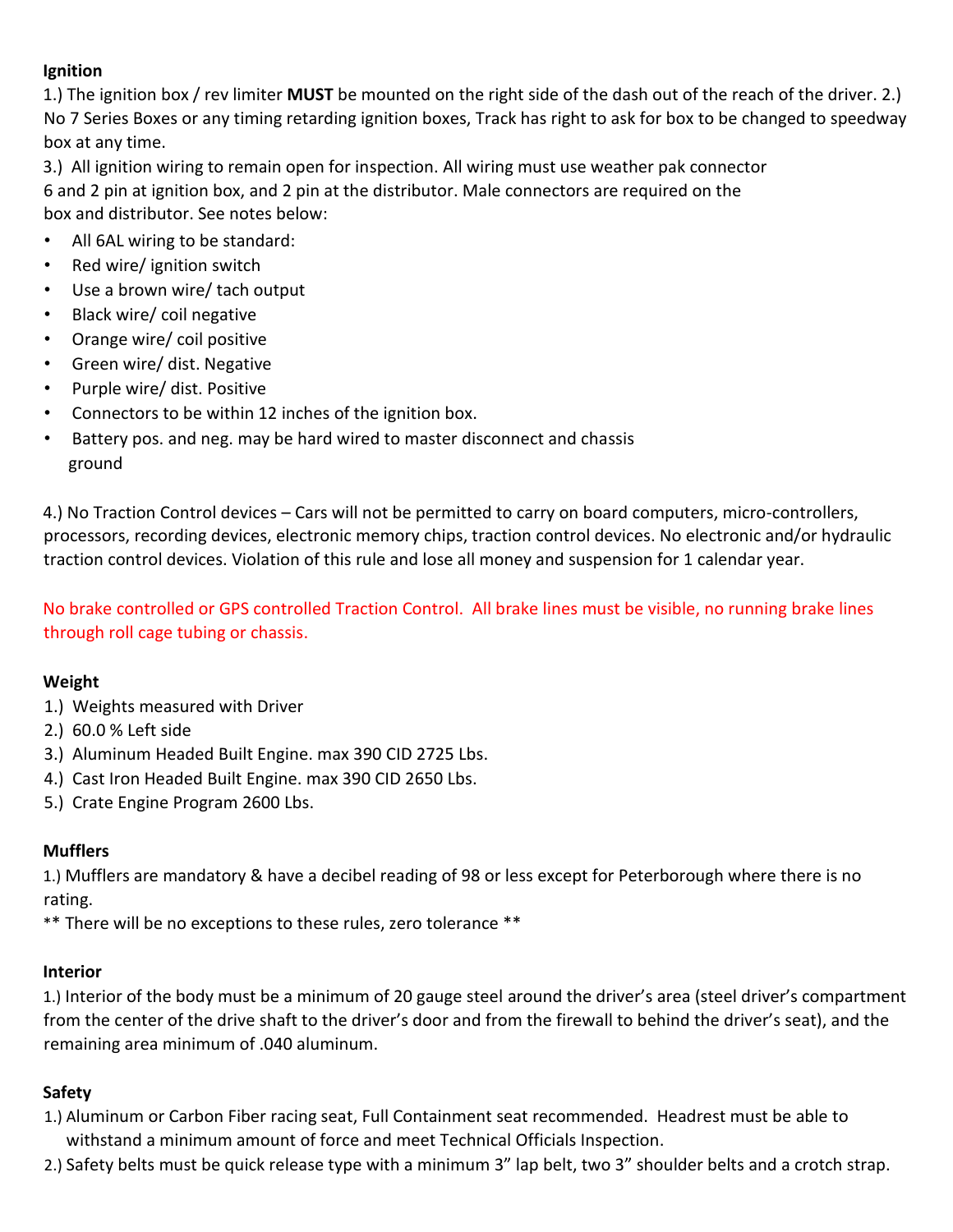No belts older than 2 years by manufactures date

- 3.) Fuel cell is to be mounted no lower than 8 inches, measured from ground to bottom of fuel cell. A manual fuel shut off or an Oberg shut-off is required. The manual shut-off must be accessible to be shut off by the driver or safety people and must have the *on & off* positions identified. Safety hoop for the fuel cell must be 2″ below the bottom of the fuel cell.
- 4.) Cars must have a 2 ½lbs fire extinguisher with either a steel or aluminum head mounted in a steel mounting bracket and must be bolted down, and within driver's reach with seat belts fastened. Fire extinguisher must be serviced and inspected each year and dated no earlier than January 1st of the current year. On-board system recommended
- 5.) No electric fuel pumps allowed.
- 6.) Helmets MUST have a minimum 2015 Snell SA rating.
- 7.) Fire suits in good shape with no rips or tears
- 8.) Racing Gloves and Racing Shoes are required
- 9.) Padded steering wheel hub
- 10.) Roll bars padded in driver's cockpit

11.) Head and neck restraint is mandatory (i.e.: Hans or NexGen) and must have an SFI 38.1 certification and be worn at all times.

## **Tires and Wheels**

- 1.) Must use series designated tire.
- 2.) Steel wheels only, with a maximum bead to bead width of 10″.
- 3.) Tire soaking is not permitted. Tire softener, conditioner, or any other substance to treat tires is not permitted. Use of solvents to enhance tire performance is completed prohibited
- 4.) Track Width: Track width is 82 inches maximum measured at the bulge at the bottom of the tire.
- 5.) All tires must have baby powder inside when mounted. If it is not present if dismounted, your car may be disqualified. Tire samples may be sent out for further testing.

## **Numbers and Decals**

- 1.) Numbers must be 20″ high X 4″wide, on both doors and on the roof using paint or decals (bottom of the roof number should be on the right hand side of the car).
- 2.) Number must be in contrast to car body.
- 3.) It must be readable from the control tower.
- 4.) A 4″ high number is required on front and rear light coverings, both sides.
- 5.) **All cars must display series sponsor decals on top of windshield and the upper front of both doors at all times decals to be supplied.**

## *Race Procedures*

Mad house restarts – driver chooses restart lane after crossing start finish before restart on double up signal. Initial start of the race, driver must start in qualified position.

*Race Monitor / Communications* – Teams must have one-way communications with track's race control – frequency 454.000